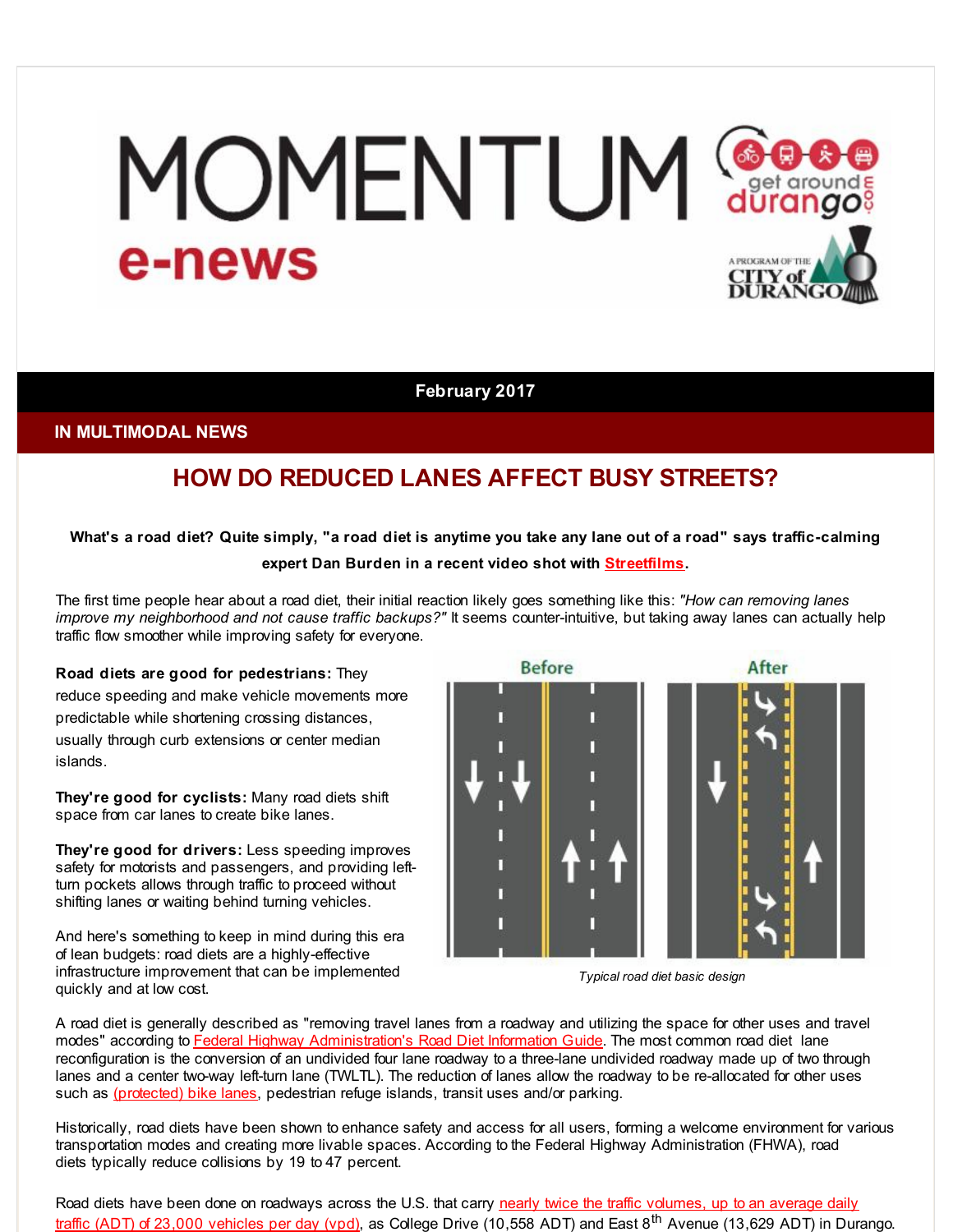They have been found to be more successful than the previously existing conditions in terms of improving business visibility and access, improving left-turn capabilities, maintaining and in cases improving traffic flow, reducing rear-end and sideswipe crashes, and improving bicycling conditions and safety, among other benefits (Road Diet [Handbook:](http://r20.rs6.net/tn.jsp?f=001wf6JbbRBbJBLbtO_82lvl96Pq3HkkF29EMfTke3EygPmeKaf3h2HHwTguSbbV-J0P0Ze1kOKq7IeQlJ6aD_idjhFqbD2FUzjkO_tlvfyZW--O1OpmnjLJxb9aymKHIW27I9Y1MdxSkPyiTyx6-wPEA1j8wCwv_VROtb-MYJDfGi8ItpyckYHcHmZpbo74P28cfUcM0Rlr1dKcTuRm5HWATX82EToHt2KTLOMg7ax0oMxNuWz943OLmPedx56wfUaqXVUUQ_gqoEIsQL0vlqLAbHoUjJcqTpg&c=&ch=) Setting Trends for Livable Streets).

**Watch this video to see how a road diet works in action:** Road Diet [Video](http://r20.rs6.net/tn.jsp?f=001wf6JbbRBbJBLbtO_82lvl96Pq3HkkF29EMfTke3EygPmeKaf3h2HHwTguSbbV-J0i_gGA0boEzaPtv8Gc7a5vfCktQfEkHMpeUKdNLAUci-vg3s020LGM_TBqOT8wkN_qY1LPjWGVG8Ibv7WrlMOmflktkNMHoIEA8-OnRQIgOuafyQHjyi7Q6nMkc102ht2&c=&ch=)



Durango is considering a road diet along College Drive from East 2nd Avenue to East 8th Avenue (where the Goeglein Gulch Trail intersects College Drive) and along East 8th Avenue from Santa Rita Drive to East 8th Street. This "L shaped corridor underwent a traffic study in 2016 to analyze the feasibility and potential impacts of implementing a road diet.

The traffic study showed that level of service on the roadways will maintain an acceptable level of service (projected to to 2030) with a road diet. **This means that traffic can flow at current levels even with a road diet.** The road diet project will provide the opportunity to implement necessary pedestrian crossing enhancements to improve access across East 8th Avenue at 3rd Street (Horse Gulch Medical Campus) and along College Drive, and improve overall safety for all road users. Moreover, the project was identified in the 2012 and 2016 Multimodal Transportation Plan and as such moved towards project implementation in the 2017 budget cycle.

The recommendations from the City of Durango's Traffic Study align with FHWA conclusions as the safety study suggests that 24% of the total traffic collisions during the study period are preventable by a road diet.

# **GEAR UP FOR THE 7TH ANNUAL WINTER BIKE TO WORK DAY JOIN THE WINTER EDITION BUSINESS COMMUTER CHALLENGE**

**WHAT:** Winter Bike to Work Day is a fun celebration of winter commuting, complete with coffee and breakfast snacks, free bicycle tunes, lots of free giveaways and a whole lot of fun!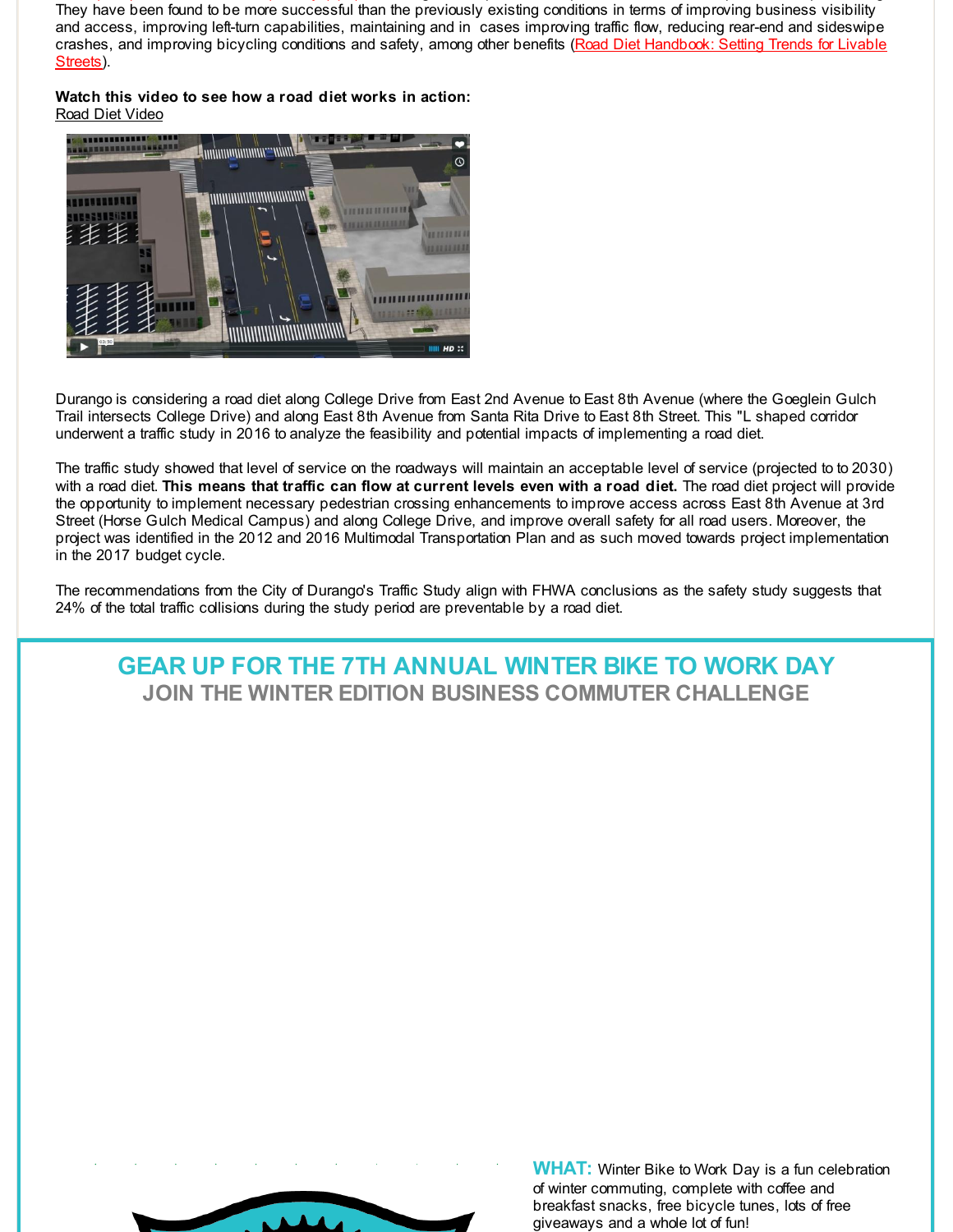

**WHEN:** Friday, February 24, 7-9 AM

**WHERE:** In front of Studio &, 1027 Main Avenue

Stop by and see us at the Winter Bike to Work Day station in front of Studio & between 7-9 AM on Friday, February 24.

Our friends at **San Juan [Cycles](http://r20.rs6.net/tn.jsp?f=001wf6JbbRBbJBLbtO_82lvl96Pq3HkkF29EMfTke3EygPmeKaf3h2HH9bazbNiGvlL9SkjinG7C_MzNVqxQe5bSuORn1ckGcfr23R8-Dpjo2ruZ9vgvqhf5lm45jRfswLpyWjMPQ2dxBQ2atVZ3u-Do6sWYowe8g2OoqfGyvcFxGwGLd5hfj-HRA==&c=&ch=)** will be on hand for free [micro-tunes!](http://r20.rs6.net/tn.jsp?f=001wf6JbbRBbJBLbtO_82lvl96Pq3HkkF29EMfTke3EygPmeKaf3h2HH-iLKLJPgS7vGjA9MUl5exELVN8ajSgFrrN2RQnmGQyZp4-05Is2JYs85p5uXxgI1hO5jfVWrjgP8WA7Bfswrzj_DymXrtH7BkMI0LuTPi2NTQgARIrrsyU=&c=&ch=) Enjoy free coffee donated by **Carver Brewing Co**. and breakfast snacks from **[bread](http://r20.rs6.net/tn.jsp?f=001wf6JbbRBbJBLbtO_82lvl96Pq3HkkF29EMfTke3EygPmeKaf3h2HH9YoDlmIU4XFXRduFPc3OheMJv-cz0qFt3XZ06vT5SrmKMlSrHYndiQGKvuVUsgfkFzXEphMpHt9BrBzzrJJH3EbTChZP0_luNSu75MK9lq3mAWrwuF1sR8=&c=&ch=)**. Free t-shirts will be available first-come, first-served (and they go fast!).

Enter the raffle for a chance to win **[Hydroflask](http://r20.rs6.net/tn.jsp?f=001wf6JbbRBbJBLbtO_82lvl96Pq3HkkF29EMfTke3EygPmeKaf3h2HHwgDdXsLUe3bL1tGCwxgwWcblrHNNxHGPNRI1iY3nIflTPX5n8Q86ViTQRZYy6fklAZFQ4XhPTjTRsMFjsZ2bDjwnrAqq6v0xEdBWKd3dkzVMqriD5V8PP27446wdT6djQ==&c=&ch=)** products, **[Sock](http://r20.rs6.net/tn.jsp?f=001wf6JbbRBbJBLbtO_82lvl96Pq3HkkF29EMfTke3EygPmeKaf3h2HH8tUaeomcfSVM19NdC8W08K4uMdQlQS0GSA0J7BpWxupKsykgI758KAUsyrAxII0s66bR1eIpK0OkSNP-mu2KJbkDzCsofcYhmlTSKfycToixX05Wnb4F2E=&c=&ch=) Guy** socks, **[Buffs](http://r20.rs6.net/tn.jsp?f=001wf6JbbRBbJBLbtO_82lvl96Pq3HkkF29EMfTke3EygPmeKaf3h2HH7n_Dc1Gw3XC3aFi-l31agCYwaIZBsUqiFFd9-mammffwcGYtbrXlCQKeZRIL7PMvfeO1lvCTdUPs9s6WuQFARWfSvBo6y7AW4ie0bo56LY-aPWvePnOkYBoTUlSAVW1IXhWCuvVD4u1UbI8X_lHTQ1-5nYFQrqgNA==&c=&ch=)**, **Klean [Kanteens](http://r20.rs6.net/tn.jsp?f=001wf6JbbRBbJBLbtO_82lvl96Pq3HkkF29EMfTke3EygPmeKaf3h2HH7n_Dc1Gw3XCMQN0jVXSxxoXq-pE09bL7f8prlcbPaEHdgeMU3_apvPgQ3j0ZsXpRTLRFQOYZWUQP7mNIwed6ThLxNthyTxdNzjWGlI8uL4MuNbz7a3VHSae9L6rRPmJag==&c=&ch=)** and **[Smith](http://r20.rs6.net/tn.jsp?f=001wf6JbbRBbJBLbtO_82lvl96Pq3HkkF29EMfTke3EygPmeKaf3h2HHzoYK__gM-CpOjW2TKbatFrPnzxpNYZZOfbAL7IiYklFjaTNluq0eDky17Td7MJoHoOSHH01F63YJuTD2GhGeZEqAwzTgA2GWfrC5_o03deA4nDhPyPP8GN7khwCqhWqzg==&c=&ch=)** winter products!

Enter your [organization](http://r20.rs6.net/tn.jsp?f=001wf6JbbRBbJBLbtO_82lvl96Pq3HkkF29EMfTke3EygPmeKaf3h2HH0oleQ9OxoMfRyyVGqSERdMiAbOTLK2V55sh3rGOFCiGthnpqcOAR64r5mC6ZA4LEPjoMXkwJs9G1AmW2eFIK-DjmoauP25__vPDJQ0G2uIJIdLIhk_pcPa5yEJpdlR1qD3sL66ip0GFfEekQq8TX0k=&c=&ch=) in the **Winter Business Commuter Challenge**! The Business Commuter Challenge is a friendly competition among local businesses to see who can walk, bike, bus or carpool

the most during the week leading up to Winter Bike to Work Day (Monday, February 20 - Friday, February 24).

Please note that Monday, February 20 is President's Day and many companies will be taking the day off. Therefore eligible trips will include work commutes, social outings, errands and appointments that are made by walking biking, riding the bus or carpooling. (Please do not include recreational bike rides, hikes or runs for exercise.)

You can sign up for the Winter Business Commuter Challenge by calling (970) 375-4901 or emailing your organization's name and total number of employees to **GetAroundDurango@durangogov.org**.

# **WAY TO GO!** *TOGETHER* **ENCOURAGES WORKPLACE WELLNESS**



The City of Durango's new commuter program, **Way to Go!** *Together*, was launched last month at the first quarter breakfast meeting.

**Way to Go!** *Together* is a free program designed to develop or enhance existing commuter programs for organizations in Durango. Clean commuting has community-wide benefits such as reducing traffic congestion, mitigating parking issues and improving air quality. Individual benefits include reduced chance of diseases and obesity, less stress and more! Employers can play a significant role in encouraging sustainable commuting and **Way to Go!** *Together* is the perfect tool to help get a commuter program started at your organization.

If you're interested in improving the wellness of your workplace through encouraging sustainable and active transportation, read more **[here](http://r20.rs6.net/tn.jsp?f=001wf6JbbRBbJBLbtO_82lvl96Pq3HkkF29EMfTke3EygPmeKaf3h2HH3GS7sB84F3afP9LxCc8J2G48m7MdGyvrlg1kCYjkzcTDUwW0q2y6BVsQWZUVhUTQmMphoX7DlgXlqn2HsxpVC3q2_3BBNpT_EHMfN4S5z_ANsrKjoAIX0HWjbaPYNWQ4k_39GtkUVg2ccItzJZwXAA=&c=&ch=)**! You can see step-by-step actions for getting involved and access the Employer Assessment to get started.

For more information, call (970) 375-4901.

# **FEBRUARY COMMUTERS OF THE MONTH**

Betty Willis, 92, and Laverne Nelson, 93, met on a Durango Transit bus over a year ago.

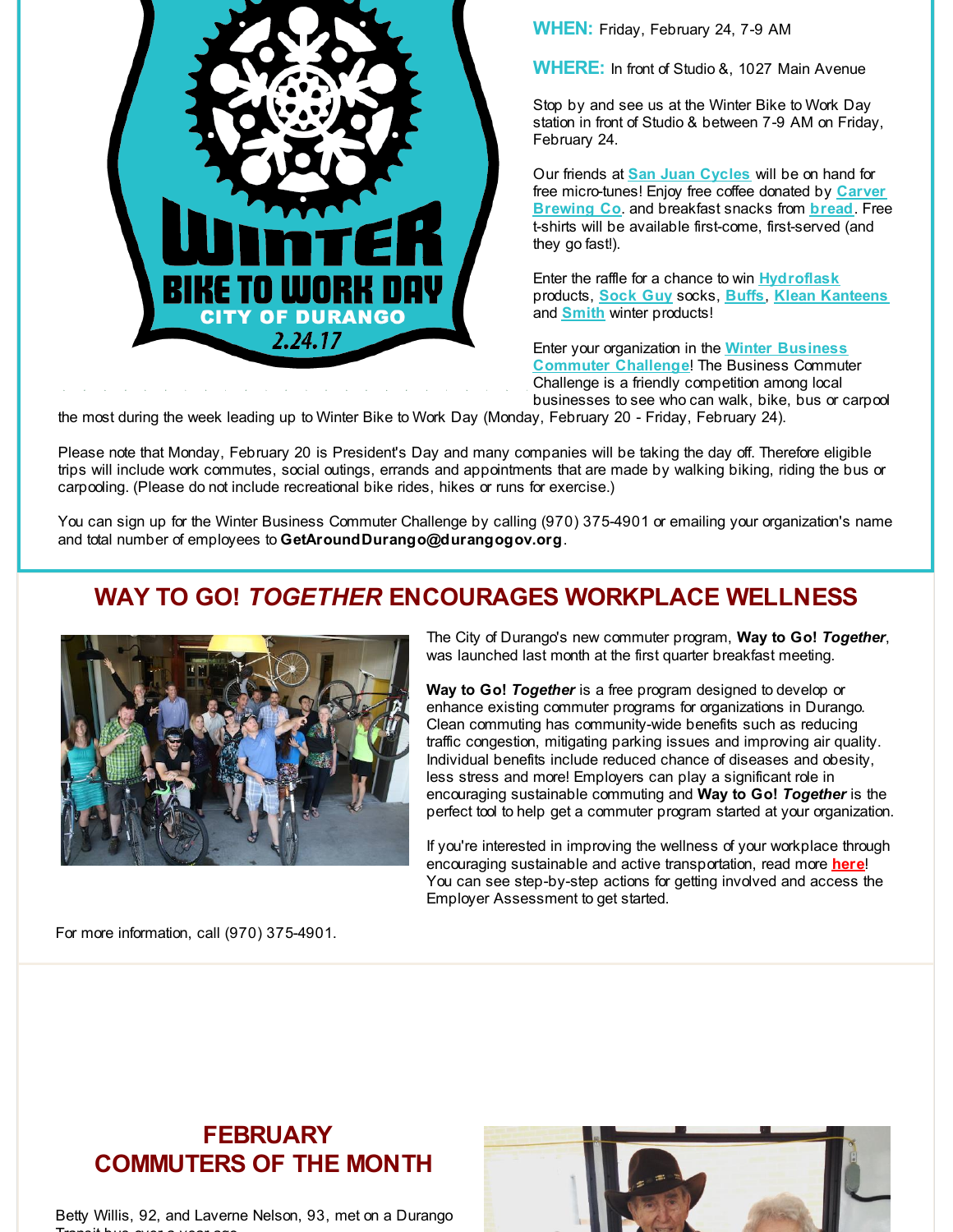Transit bus over a year ago.

Laverne: "I go to the Strater every morning for coffee and every day I would notice this lady with a cane. Finally one day all the seats in the bus were taken except for the one beside me. I have a hard time remembering names these days, so when she said her name was Betty, I came up with 'It's Better with Betty' to remember her. And that's been true ever since! When I first asked her to lunch, she said she had to think about it."

Betty: "I've never said yes at once!"

Laverne: "Where I come from, Saturdays and Wednesdays are date night. So now every Wednesday, we both get on the bus at noon and go to lunch."

Betty: "Thank God for buses and drivers!"

Betty and Laverne have planned a trip to Hawaii this spring.

If you or someone you know would make a great Commuter of the Month, please email your nomination to *GetAroundDurango@durangogov.org.*

### **IN TRANSIT NEWS**

## **UPCOMING FREE TRANSIT DAYS**

**On Free Transit Days, ride Durango Transit for FREE all day long thanks to our sponsors!**

**Wednesday, February 8** *San Juan Basin Public Health*

*Wednesday, February 22 San Juan Basin Public Health*

*Tuesday, February 28 Methodist Thrift Store*

### **See the [Rider's](http://r20.rs6.net/tn.jsp?f=001wf6JbbRBbJBLbtO_82lvl96Pq3HkkF29EMfTke3EygPmeKaf3h2HH9tJMHa9vMNhsfQJVFWoLdFcwMzqKVmr0ostwQhh3a8ZMAGvgtwLGUq2F9N1SqS1VDnAFFw72kqdAHSgLgW3FL2Hkv7CRCZ2P3ATNN8FcJlVjNtVlaLj5jV9i5fj9vADpOMxWTWZMSP5AJLd9ujYnJoeLVNOaiw_hQU0L_2wC7CjQc2pbhwFTdh_sseHNNp0B35PAiqkNTvA&c=&ch=) Guide here!**

Free Transit Day Sponsorship provides an excellent opportunity for your business to give back to the community.

By sponsoring a Free Transit Day, your business will provide fare-free transit service to the public, which is also a great advertising tool for your business.

For information on sponsoring a Free Transit Day, call (970) 375-4945 or [click](http://r20.rs6.net/tn.jsp?f=001wf6JbbRBbJBLbtO_82lvl96Pq3HkkF29EMfTke3EygPmeKaf3h2HH0w1zzd0IwvxyIgBDFo3q39opI4xV9_Hb1ZrZP_D9WQhTJxn8QTJVsbRfcC8RRDUwV7Grjz576oVzSn-FeglKbQ7gnPnxiMz4cnzxp-gxY5lkno_OcZV-gGX6DDMXkljhfJAFVX9u7Z7Ed4n81qCzr5waQ7poGZPeQ==&c=&ch=) here.

 $\mathcal{L}_\mathcal{L} = \{ \mathcal{L}_\mathcal{L} = \{ \mathcal{L}_\mathcal{L} = \{ \mathcal{L}_\mathcal{L} = \{ \mathcal{L}_\mathcal{L} = \{ \mathcal{L}_\mathcal{L} = \{ \mathcal{L}_\mathcal{L} = \{ \mathcal{L}_\mathcal{L} = \{ \mathcal{L}_\mathcal{L} = \{ \mathcal{L}_\mathcal{L} = \{ \mathcal{L}_\mathcal{L} = \{ \mathcal{L}_\mathcal{L} = \{ \mathcal{L}_\mathcal{L} = \{ \mathcal{L}_\mathcal{L} = \{ \mathcal{L}_\mathcal{$ 

### **IN PARKING NEWS**

# **FRIENDLY REMINDERS FROM YOUR PARKING DIVISION**



The Durango Municipal Code is adopted by City Council and made into law through a public process of readings and publications. The Parking portion of the Municipal Code is in Section 24: Parking Administration and Regulations. Section 24 also provides for the adoption of penalties for violation of the various portions of the Code.

The most common violation of the Parking Code is for overtime at the meter section 24-61: *"No person shall permit a vehicle within that person's control to be parked in any such parking meter space during the restricted and regulated time applicable to the parking meter zone in which such meter is located while the parking meter for such space indicates by signal that the lawful parking*



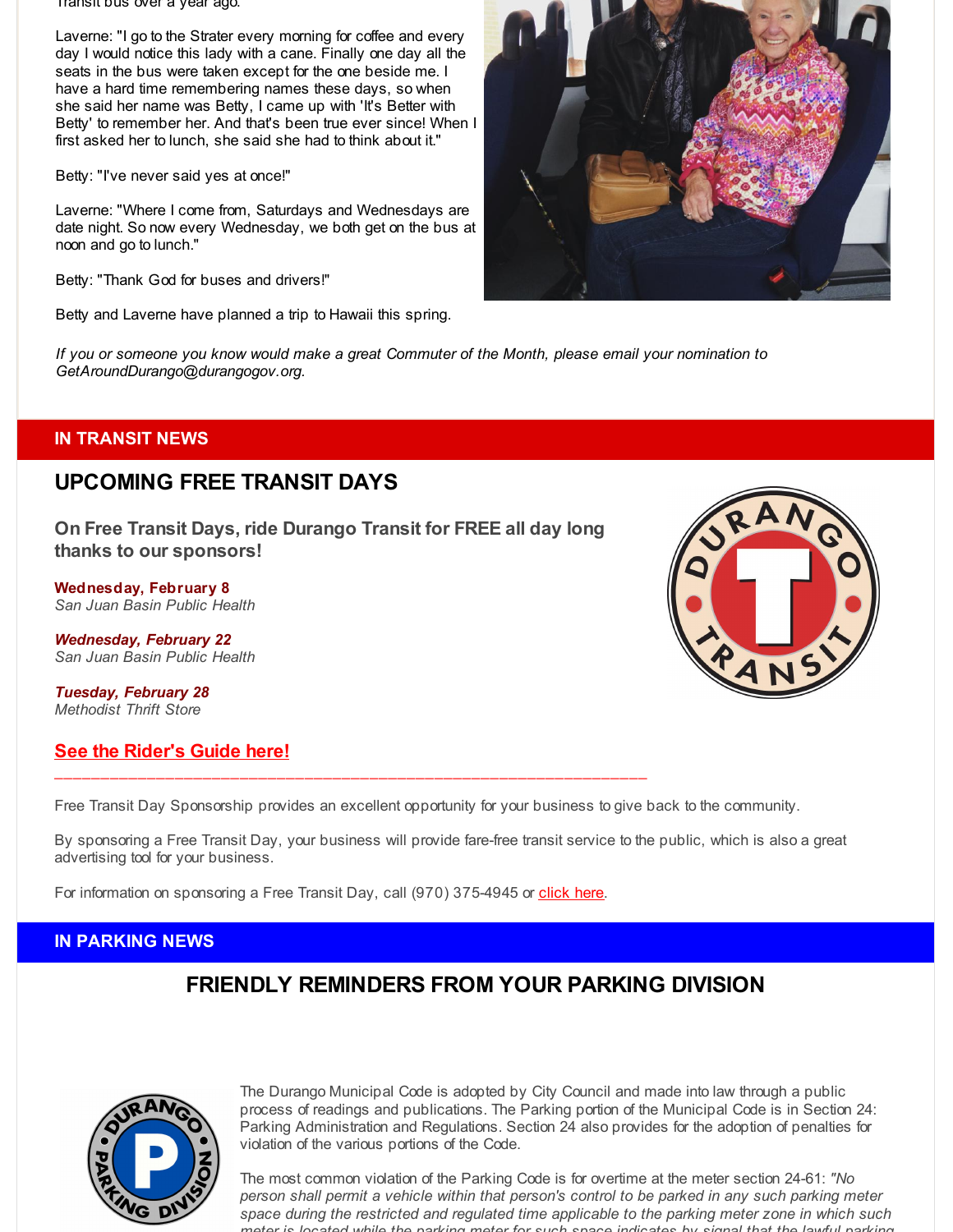*meter is located while the parking meter for such space indicates by signal that the lawful parking time in such space has expired."*

The Code is very straightforward. It has no variance for folks who were only going to be a minute or were just a couple minutes late. The officers who enforce this law do not know how long a meter has been expired -- they only know that the meter says time is up. The officers always stop and take time to look at the situation by walking around the vehicle, taking pictures and filling out the vehicle and location information. All of this takes at least a couple of minutes.

Meter enforcement is between 8 AM and 6 PM, Monday through Friday. There is no meter enforcement on the weekends or after 6 PM. Please put time on your meter. If you are uncertain how long you will be or think that you might be delayed, put extra time on the meter. An extra 25 cents adds between 15 and 20 minutes of buffer time to avoid a \$25 ticket.

### **IN SUSTAINABILITY NEWS**

# **DURANGO RECOGNIZED AS GREEN POWER FRONT RUNNER**



Durango has once again been recognized as a national Green Power front runner. Residents, businesses and other organizations across the city continue to demonstrate a commitment to clean energy that is unrivaled in our region. La Plata Electric Association's (LPEA) "Just One Block" marketing campaign and affordable green power block price is encouraging more and more Durango residents to purchase renewable energy and power for their homes and businesses sustainably.

The EPA recognizes Green Power Communities as those which collectively exceed guidelines for the percentage of renewable electricity used within a defined community boundary. In order to qualify, Durango must show that at least 3% of energy consumed within city limits is procured from environmentally beneficial renewable sources.

In 2016 our community exceeded

EPA guidelines 5 times over, purchasing 26,100 MWh of green power through LPEA. This accounted for 15% of all electricity used within city limits and effectively avoided over 24,000 tons of CO2e that would have been emitted generating that electricity using traditional fossil fuels.

In addition, the City of Durango continues to support sustainable energy by purchasing 100% Green Power through :PEA's "Just One Block" program. In 2016, the City purchased 9841 MWh of Green Power, enough to offset all electricity used in municipal buildings, facilities and City operations.



### **WHAT WE ARE READING**

#### **Like economic [development?](http://r20.rs6.net/tn.jsp?f=001wf6JbbRBbJBLbtO_82lvl96Pq3HkkF29EMfTke3EygPmeKaf3h2HHwTguSbbV-J0Hps6NncY19DuwMaxpnGPdQ0ODBUJ3_SgKcdajvF5ilon0DHl5Fmd08lXfslKVx6OEb0b1U3WnpT_6n8Bw0kcgJxKY5VlA4p5X3epmpGBJrqZW9Tzfp6GJPU7fdEeErBoz7EGa9EjhNpY95kwgNveUv6RloWXfw4L&c=&ch=) Support public transit.**

Public transportation fosters economic development, real estate investment and local job creation. **Read [more.](http://r20.rs6.net/tn.jsp?f=001wf6JbbRBbJBLbtO_82lvl96Pq3HkkF29EMfTke3EygPmeKaf3h2HHwTguSbbV-J0Hps6NncY19DuwMaxpnGPdQ0ODBUJ3_SgKcdajvF5ilon0DHl5Fmd08lXfslKVx6OEb0b1U3WnpT_6n8Bw0kcgJxKY5VlA4p5X3epmpGBJrqZW9Tzfp6GJPU7fdEeErBoz7EGa9EjhNpY95kwgNveUv6RloWXfw4L&c=&ch=)**

#### **This is what [defunding](http://r20.rs6.net/tn.jsp?f=001wf6JbbRBbJBLbtO_82lvl96Pq3HkkF29EMfTke3EygPmeKaf3h2HHwTguSbbV-J0MobXqwwjLxf2ee7n7S633y3Ofpjve-beu7nNtrfztZPhd7C9Iev4WcgHr94qTpX1lMbPdr1LqR6ShNl1oDF5M9MzCugAOll_pkTDYl86H5amNzbXe932dKv2XtNg3rvlMQxtt08xqTqZc2wBQRKAsSYXAsmFtbu378Etf4IIMs_iY82pQHqz_YA4eSgWKfy4&c=&ch=) transit looks like.**

Unlike death and taxes, funding for transit is never guaranteed. **Read [more.](http://r20.rs6.net/tn.jsp?f=001wf6JbbRBbJBLbtO_82lvl96Pq3HkkF29EMfTke3EygPmeKaf3h2HHwTguSbbV-J0MobXqwwjLxf2ee7n7S633y3Ofpjve-beu7nNtrfztZPhd7C9Iev4WcgHr94qTpX1lMbPdr1LqR6ShNl1oDF5M9MzCugAOll_pkTDYl86H5amNzbXe932dKv2XtNg3rvlMQxtt08xqTqZc2wBQRKAsSYXAsmFtbu378Etf4IIMs_iY82pQHqz_YA4eSgWKfy4&c=&ch=)**

#### **How I helped to change [commuting](http://r20.rs6.net/tn.jsp?f=001wf6JbbRBbJBLbtO_82lvl96Pq3HkkF29EMfTke3EygPmeKaf3h2HHwTguSbbV-J0DgvCl0C_H4cxmuqb_KqBs_i9WRei8ClnTCdKHYp_Bj36mlZ0HNi7vx-cyqG-gcZ1yxa2CWhMfwB5La3KjH1n7Q9mj4wcdjhcfFV3vv3WYf7pXoOZyO65sbzjYOGisDZjWcAxeU_Sss7ntOPMRnBvyW5KPodeMf9SvZ9opFAmvntfz8kFd5uLuZZpVsxYmvKS&c=&ch=) culture at Lyft.**

Despite higher gas prices, climate change fears and new technology, the vast majority of Americans are still opting to drive alone to work instead of using public transit or carpooling. Why? **Read [more.](http://r20.rs6.net/tn.jsp?f=001wf6JbbRBbJBLbtO_82lvl96Pq3HkkF29EMfTke3EygPmeKaf3h2HHwTguSbbV-J0DgvCl0C_H4cxmuqb_KqBs_i9WRei8ClnTCdKHYp_Bj36mlZ0HNi7vx-cyqG-gcZ1yxa2CWhMfwB5La3KjH1n7Q9mj4wcdjhcfFV3vv3WYf7pXoOZyO65sbzjYOGisDZjWcAxeU_Sss7ntOPMRnBvyW5KPodeMf9SvZ9opFAmvntfz8kFd5uLuZZpVsxYmvKS&c=&ch=)**

#### **[Cultivating](http://r20.rs6.net/tn.jsp?f=001wf6JbbRBbJBLbtO_82lvl96Pq3HkkF29EMfTke3EygPmeKaf3h2HHwTguSbbV-J0rJJtjOfuCYHqYAP980ll1wUXUpy9dlp7tWiMYvNfvgykcBpqTI1wk8kRqxJfU1sqsK8DPMW6CWW9fhJbMc8YPgDTaTRF5EQXqdqElywW9CV3n-tNHrL7aB77cktsvYUevt8yGy4nmUD4FCkGmiWXfwkgafXTuTQEQ5KNV4ccoE5NN_fMEjHlSBBnot2LJLQtlayrTZwI5o16U3rsX9-areO5BbMm1zUj_BM1avlltgW9mBtT3KDcSjvik8Qaz_4gJ64w5loHSqOxSDwa2LE-CPd9nQIaqBZl&c=&ch=) a sense of place.**

The soft tinkling of piano keys waft gracefully through open windows, eliciting head turns, smiles and a pleasant break from otherwise routine afternoon commutes. **Read [more.](http://r20.rs6.net/tn.jsp?f=001wf6JbbRBbJBLbtO_82lvl96Pq3HkkF29EMfTke3EygPmeKaf3h2HHwTguSbbV-J0rJJtjOfuCYHqYAP980ll1wUXUpy9dlp7tWiMYvNfvgykcBpqTI1wk8kRqxJfU1sqsK8DPMW6CWW9fhJbMc8YPgDTaTRF5EQXqdqElywW9CV3n-tNHrL7aB77cktsvYUevt8yGy4nmUD4FCkGmiWXfwkgafXTuTQEQ5KNV4ccoE5NN_fMEjHlSBBnot2LJLQtlayrTZwI5o16U3rsX9-areO5BbMm1zUj_BM1avlltgW9mBtT3KDcSjvik8Qaz_4gJ64w5loHSqOxSDwa2LE-CPd9nQIaqBZl&c=&ch=)**

#### **Seven ideas for safer [streets](http://r20.rs6.net/tn.jsp?f=001wf6JbbRBbJBLbtO_82lvl96Pq3HkkF29EMfTke3EygPmeKaf3h2HHwTguSbbV-J0jOtgyUFeB9gAKydHbmpSLS3HxddB4NIOYcmMY2syTbba2P0NjlXMfbkPwvY8d5MFzAZH84bIqOBY2lfBzXj4K0WD71DbvLbsjfRBKuhRizAFyvnao1lD5F51Gd5Z1AOfwnbjOGsDfi464iOytmIzfliahpiqmKBn4lmrPKXwFF4=&c=&ch=) in 2017.**

When it comes to bicycle and pedestrian fatalities, there are proven strategies and resources to improve safety. **Read more.**